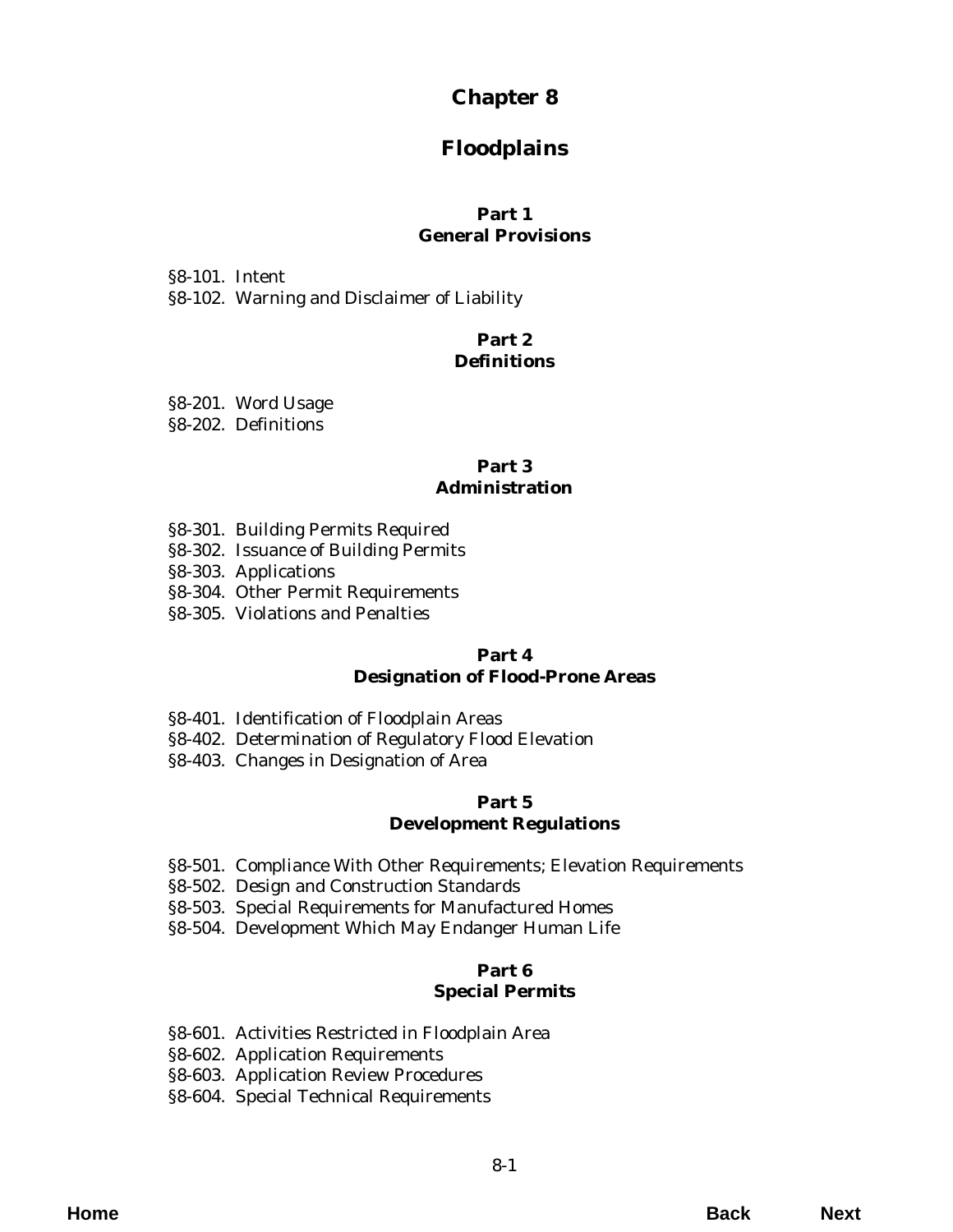## **Part 7 Miscellaneous Provisions**

[§8-701. Existing Structures in Identified Flood-Prone Areas](#page-22-0) §8-702. Variances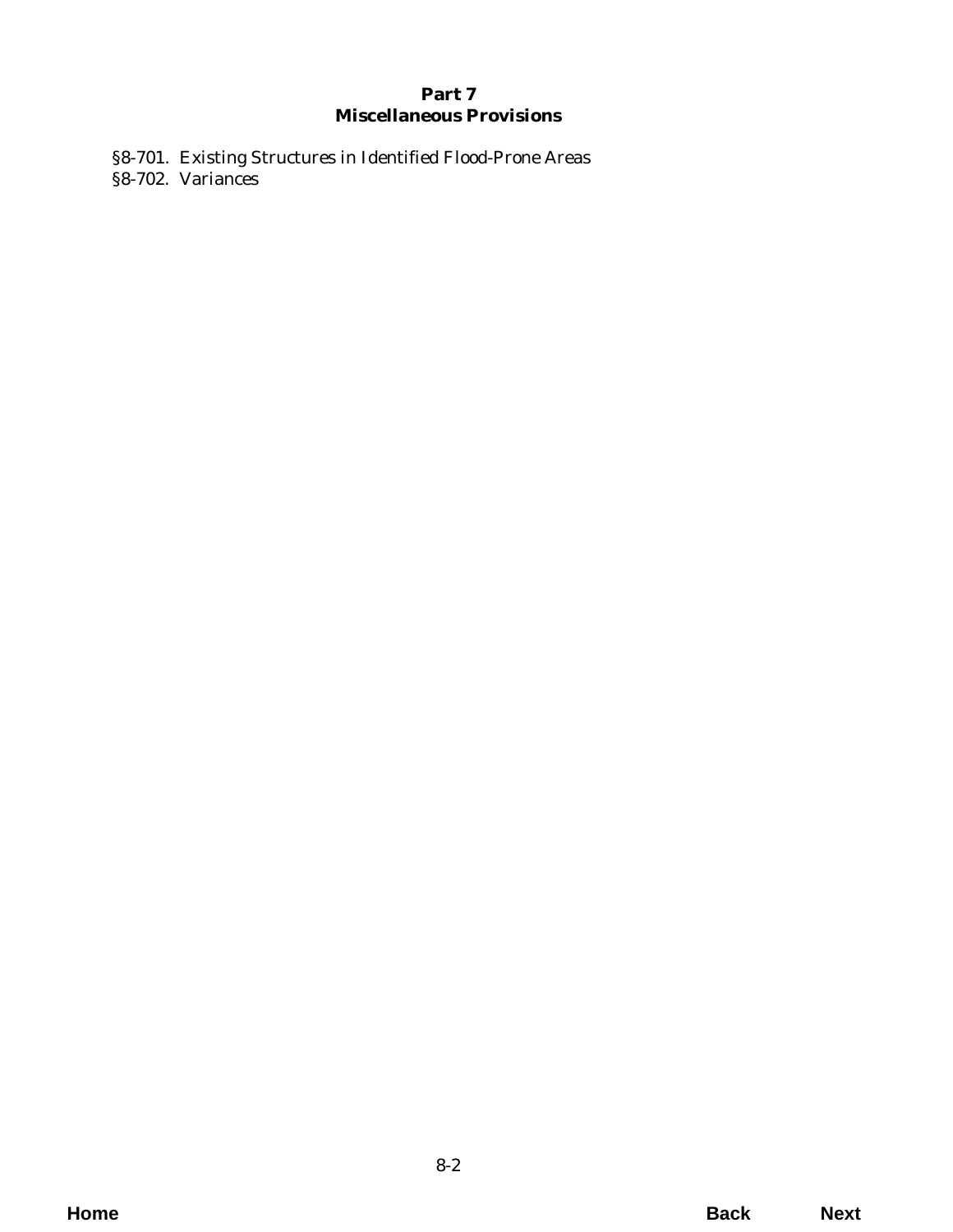### **General Provisions**

#### <span id="page-2-0"></span>**§8-101. Intent**.

The intent of this Chapter is to:

A. Promote the general health, welfare and safety of the community.

B. Encourage the utilization of appropriate construction practices to minimize flood damage in the future.

C. Minimize danger to public health by protecting the water supply and natural drainage.

D. Reduce financial burdens imposed on the community, its governmental units and its residents by preventing excessive development in areas subject to flooding.

(*Ord. 7-1978*, 9/11/1978)

## **§8-102. Warning and Disclaimer of Liability**.

1. The degree of flood protection sought by the provisions of this Chapter is considered reasonable for regulatory purposes in the identified flood-prone area(s). Larger floods may occur on rare occasions. Flood heights may be increased by man-made or natural causes, such as ice jams and bridge openings restricted by debris. This Chapter does not imply that areas outside any identified flood-prone area, or that land uses permitted within such areas, will be free from flooding or flood damages.

2. This Chapter shall not create liability on the part of the Borough of Clarks Green or any officer or employee thereof for any flood damages that result from reliance on this Chapter or any administrative decision lawfully made thereunder.

(*Ord. 7-1978*, 9/11/1978)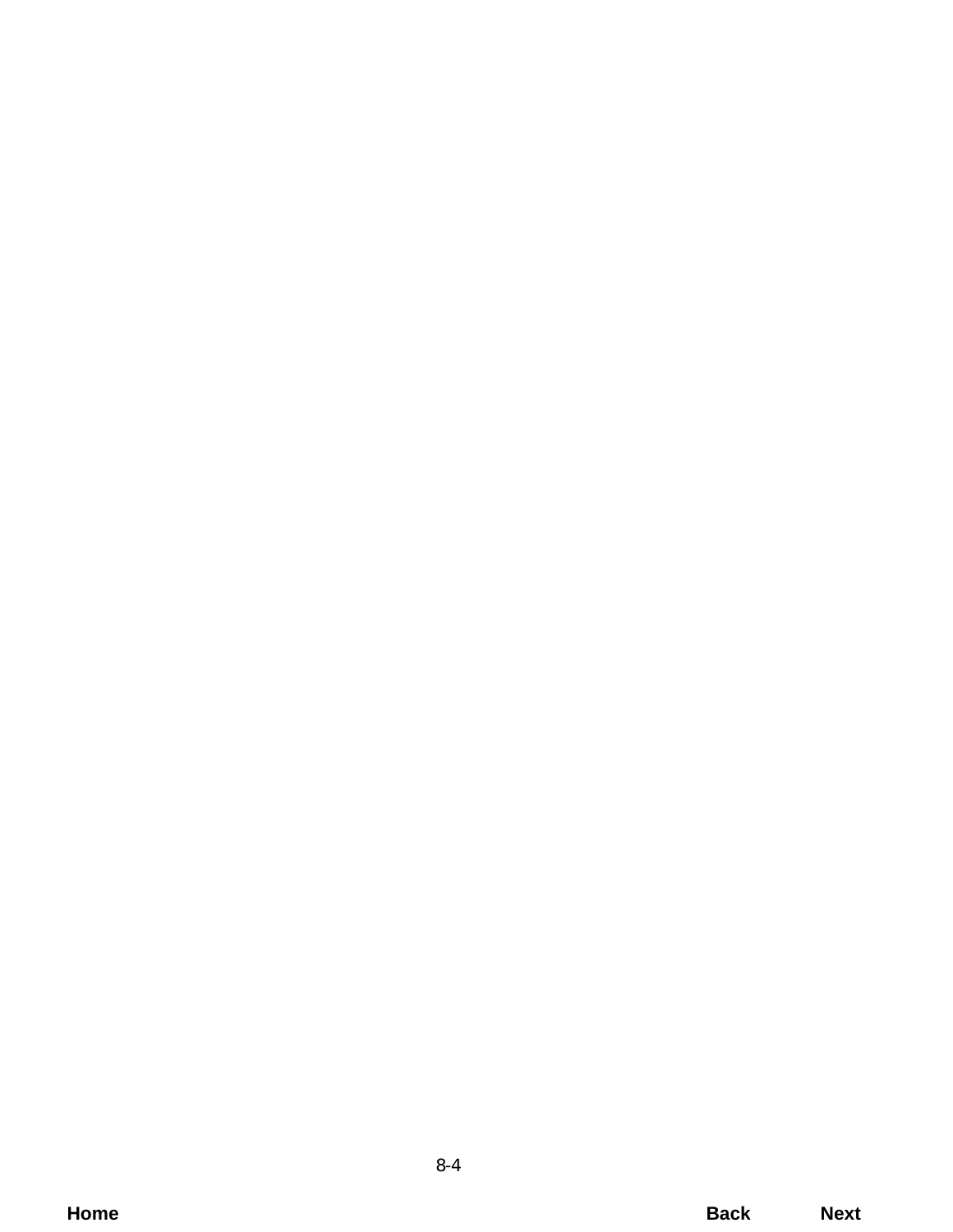#### **Definitions**

#### <span id="page-4-0"></span>**§8-201. Word Usage**.

Unless specifically defined below, words and phrases used in this Chapter shall be interpreted so as to give this Chapter its most reasonable application.

(*Ord. 7-1978*, 9/11/1978; as amended by *Ord. 2-1991*, 3/11/1991)

#### **§8-202. Definitions**.

1. As used in this Chapter, the following terms shall have the meanings indicated:

*Accessary use or structure* - a use or structure on the same lot with and of a nature customarily incidental and subordinate to the principal use or structure.

*Basement* - any area of the building having its floor subgrade (below ground level) on all sides.

*Building* - a combination of materials to form a permanent structure having walls and a roof; included shall be manufactured homes and trailers to be used for human habitation.

*Construction* - the construction, reconstruction, renovation, repair, extension, expansion, alteration or relocation of a building or structure, including the placement of manufactured homes.

*Development* - any man-made change to improved or unimproved real estate, including but not limited to buildings or other structures, the placement of manufactured homes, streets and other paving, utilities, filling, grading, excavation, mining, dredging or drilling operations and the subdivision of land.

*Flood* - a temporary inundation of normally dry land areas.

*Floodplain area* - a relatively flat or low land area which is subject to partial or complete inundation from an adjoining or nearby stream, river or watercourse; and/or any area subject to the unusual and rapid accumulation of surface waters from any source.

*Floodproofing* - any combination of structural and nonstructural additions, changes or adjustments to structures which reduce or eliminate flood damage to real estate or improved real property, water and sanitary facilities, structures and their contents.

*Floodway* - the designated area of a floodplain required to carry and discharge floodwaters of a given magnitude. For the purposes of this Chapter, the "floodway" shall be capable of accommodating a flood of the 100-year magnitude.

*Manufactured home* - a transportable, single-family dwelling intended for permanent occupancy, office or place of assembly, contained in one or more sections, built on a permanent chassis, which arrives at a site complete and ready for occupancy except for minor and incidental unpacking and assembly operations and constructed so that it may be used with or without a permanent foundation.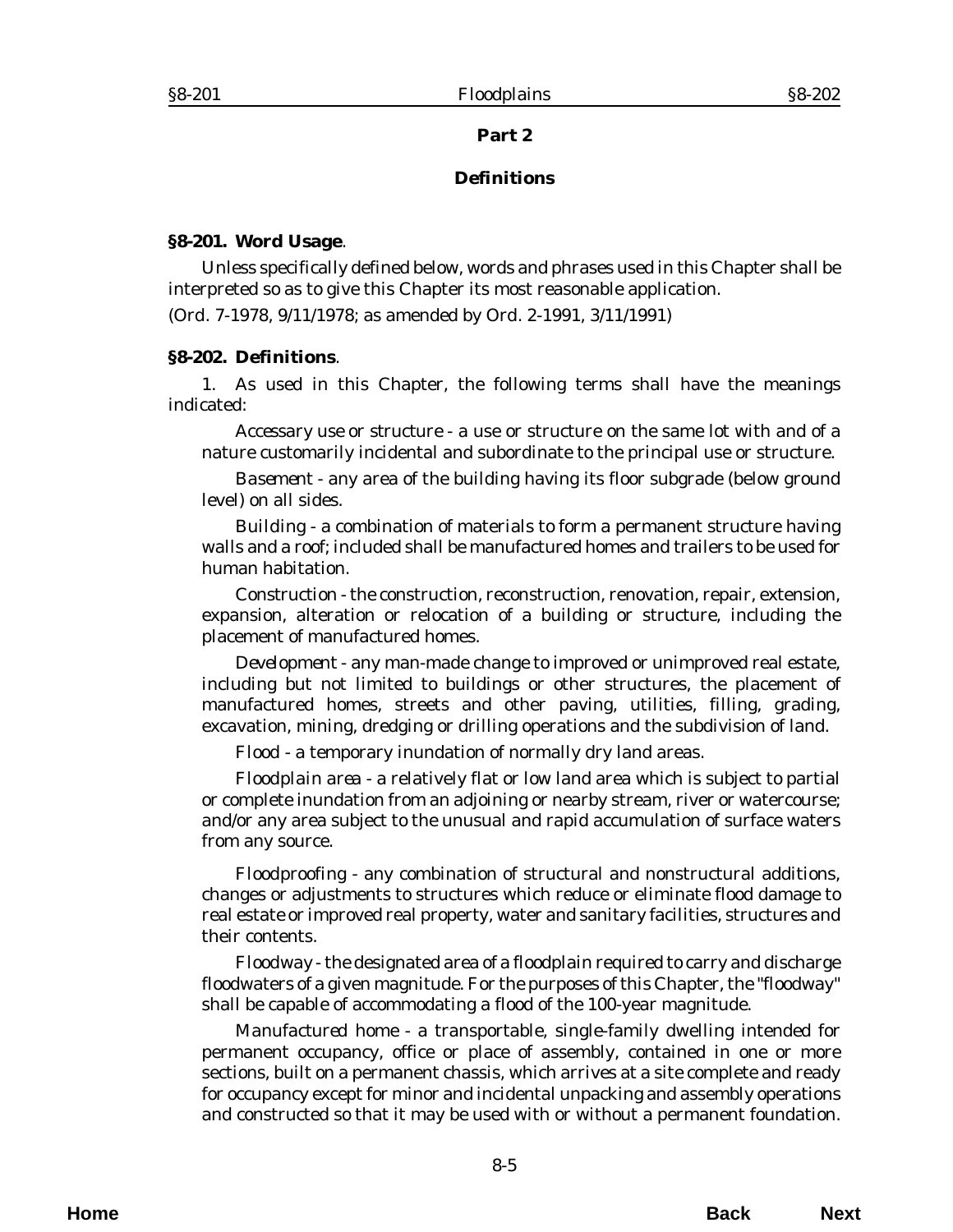The term does include park trailers, travel trailers or other similar vehicles which are placed on a site for more than 180 consecutive days.

*Manufactured home park* - a parcel of land under single ownership which has been planned and improved for the placement of two or more manufactured homes for nontransient use.

*Minor repair* - the replacement of existing work with equivalent materials for the purpose of its routine maintenance and upkeep, but not including the cutting away of any wall, partition or portion thereof, the removal or cutting of any structural beam or bearing support or the removal or change of any required means of egress or rearrangement of parts of a structure affecting the exitway requirements; nor shall minor repairs include addition to, alteration of, replacement or relocation of any standpipe, water supply, sewer, drainage, drain leader, gas, soil, waste, vent or similar piping, electric wiring or mechanical or other work affecting public health or general safety.

*100-year flood* - a flood that, on the average, is likely to occur once every 100 years (i.e., that has 1% chance of occurring each year, although the flood may occur in any year).

*Regulatory flood elevation* - the 100-year-flood elevation, plus a freeboard safety factor of 1½ feet.

*Special permit* - special approval which is required for hospitals, nursing homes, jails and new manufactured home parks or subdivisions and substantial improvements to such existing manufactured home parks or subdivisions when such development is located partly or entirely within a designated floodplain.

*Structure* - anything constructed or erected on the ground or attached to the ground, including but not limited to buildings, sheds, manufactured homes or other similar items.

*Subdivision* - the division or redivision of a lot, tract or parcel of land by any means into two or more lots, tracts, parcels or other divisions of land, including changes in existing lot lines, for the purpose, whether immediate or future, of lease transfer of ownership or building or lot development; provided, however, that the subdivision by lease of land for agricultural purposes into parcels of more than 10 acres, not involving any new street or easement of access or residential dwellings, shall be exempted.

*Substantial improvement* - any repair, reconstruction or improvement of a structure, the cost of which equals or exceeds 50% of the market value of the structure either before the improvement or repair is started or, if the structure has been damaged and is being restored, before the damage occurred.

2. For the purposes of floodplain management, the words "mobile home" or "mobile home park" shall be replaced with the words "manufactured home" and "manufactured home park" within any delineated floodplain area.

(*Ord. 7-1978*, 9/11/1978; as amended by *Ord. 2-1991*, 3/11/1991)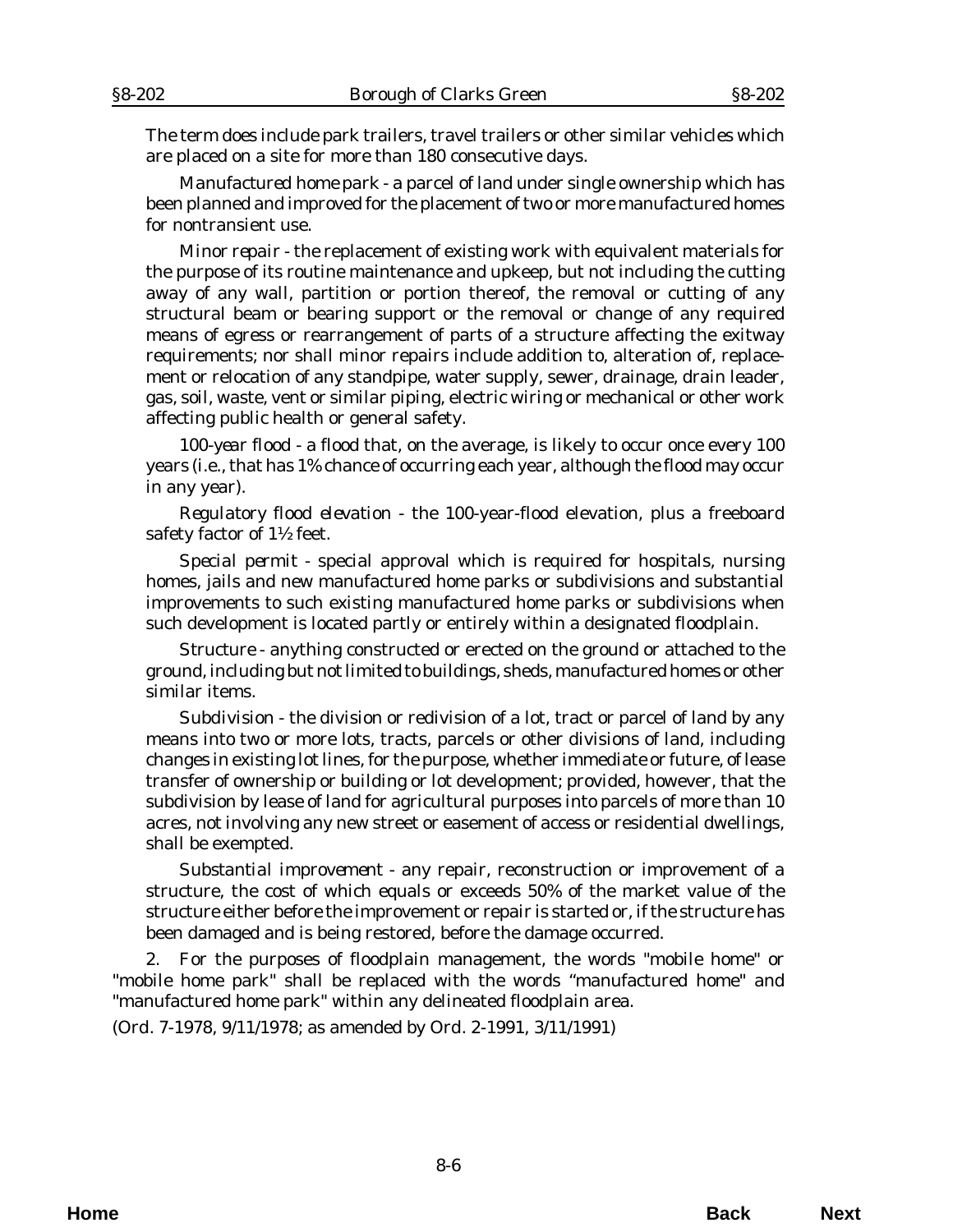### **Administration**

## <span id="page-6-0"></span>**§8-301. Building Permits Required**.

Building permits shall be required before any proposed construction or development is undertaken within any identified flood-prone areas of the Borough of Clarks Green.

(*Ord. 7-1978*, 9/11/1978)

#### **§8-302. Issuance of Building Permits**.

1. The building official shall issue a building permit only after it has been determined that the proposed work to be undertaken will be in conformance with the requirements of this and all other applicable codes and ordinances including but not limited to, the Zoning [Chapter 27] and Subdivision [Chapter 22] Ordinances of the Borough.

2. No building permit shall be issued until all other required permits have been obtained from any other office or agency.

(*Ord. 7-1978*, 9/11/1978)

#### **§8-303. Application**.

1. If any proposed construction or development is located entirely or partially within any identified floodplain area, applicants for building permits shall provide all the necessary information in sufficient detail and clarity to enable the Building Permit Officer to determine that:

A. All such proposals are consistent with the need to minimize flood damage and conform with the requirements of this and all other applicable codes and ordinances.

B. All utilities and facilities, such as sewer, gas, electrical and water systems are located and constructed to minimize or eliminate flood damage.

C. Adequate drainage is provided so as to reduce exposure to flood hazards.

2. Applicants shall file the following minimum information, plus any other pertinent information as may be required by the building permit officer to make the above determination:

A. A completed building permit application form.

B. A plan of the entire site, clearly and legibly drawn at a scale of 1 inch being equal to 100 feet or less, showing the following.

(1) North arrow, scale and date.

(2) Topographic contour lines, if available.

(3) All property and lot lines, including dimensions, and the size of the site expressed in acres or square feet.

(4) The location of all existing and proposed buildings, structures and

**Home Back Next**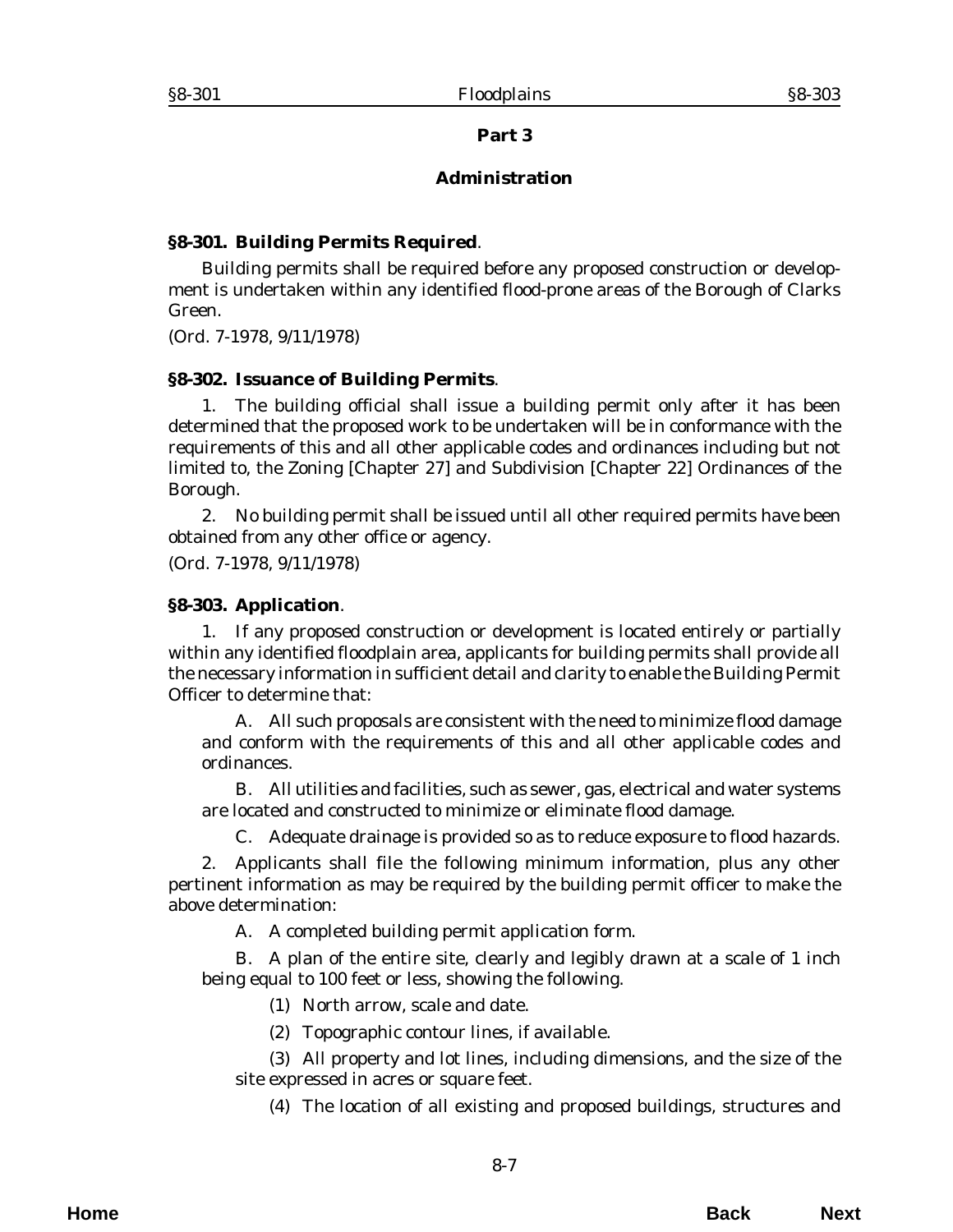<span id="page-7-0"></span>other improvements, including the location of any existing or proposed subdivision and land development.

(5) The location of all existing streets, drives and other accessways.

C. Plans of all proposed buildings, structures and other improvements, drawn at suitable scale showing the following:

(1) The proposed lowest floor elevation of any proposed building based upon National Geodetic Vertical Datum of 1929.

(2) The elevation of the 100-year flood.

(3) If available, information concerning flood depths, pressures, velocities, impact and uplift forces and other factors associated with a 100-year flood.

(4) Detailed information concerning any proposed flood-proofing measures.

D. The following data and documentation:

(1) A document, certified by a registered professional engineer or architect, which states that the proposed construction or development has been adequately designed to withstand the 100-year flood elevations, pressures, velocities, impact and uplift forces associated with the 100-year flood. Such statement shall include a description of the type and extent of floodproofing measures which have been incorporated into the design of the structure and/or the development.

(2) Detailed information needed to determine compliance with §8-504, "Development Which May Endanger Human Life," including:

(a) The amount, location and purpose of any dangerous materials or substances which are intended to be used, produced, stored or otherwise maintained on site.

(b) A description of the safeguards incorporated into the design of the proposed structure to prevent leaks or spills of the dangerous materials or substances listed in §8-504 during a 100-year flood.

(3) The appropriate component of the Department of Environmental Protection Planning Module for Land Development. [*Ord. 3-2005*]

(4) Where any excavation or grading is proposed, a plan meeting the requirements of the Department of Environmental Protection to implement and maintain erosion and sedimentation control. [*Ord. 3-2005*]

(*Ord. 7-1978*, 9/11/1978; as amended by *Ord. 2-1991*, 3/11/1991; and by *Ord. 3-2005*, 10/10/2005)

#### **§8-304. Other Permit Requirements**.

1. Prior to any proposed alteration or relocation of any stream or any watercourse, etc., within the Borough, a permit shall be obtained from the Department of Environmental Protection, as specified in the Dam Safety and Encroachments Act, 32 P.S. §693.1 *et seq*. Further, notification of the proposal shall be given to all affected adjacent municipalities. Copies of such notifications shall be forwarded to both the Federal Insurance Administration and the Department of Community and Economic Development. Under no circumstances shall any use, activity and/or development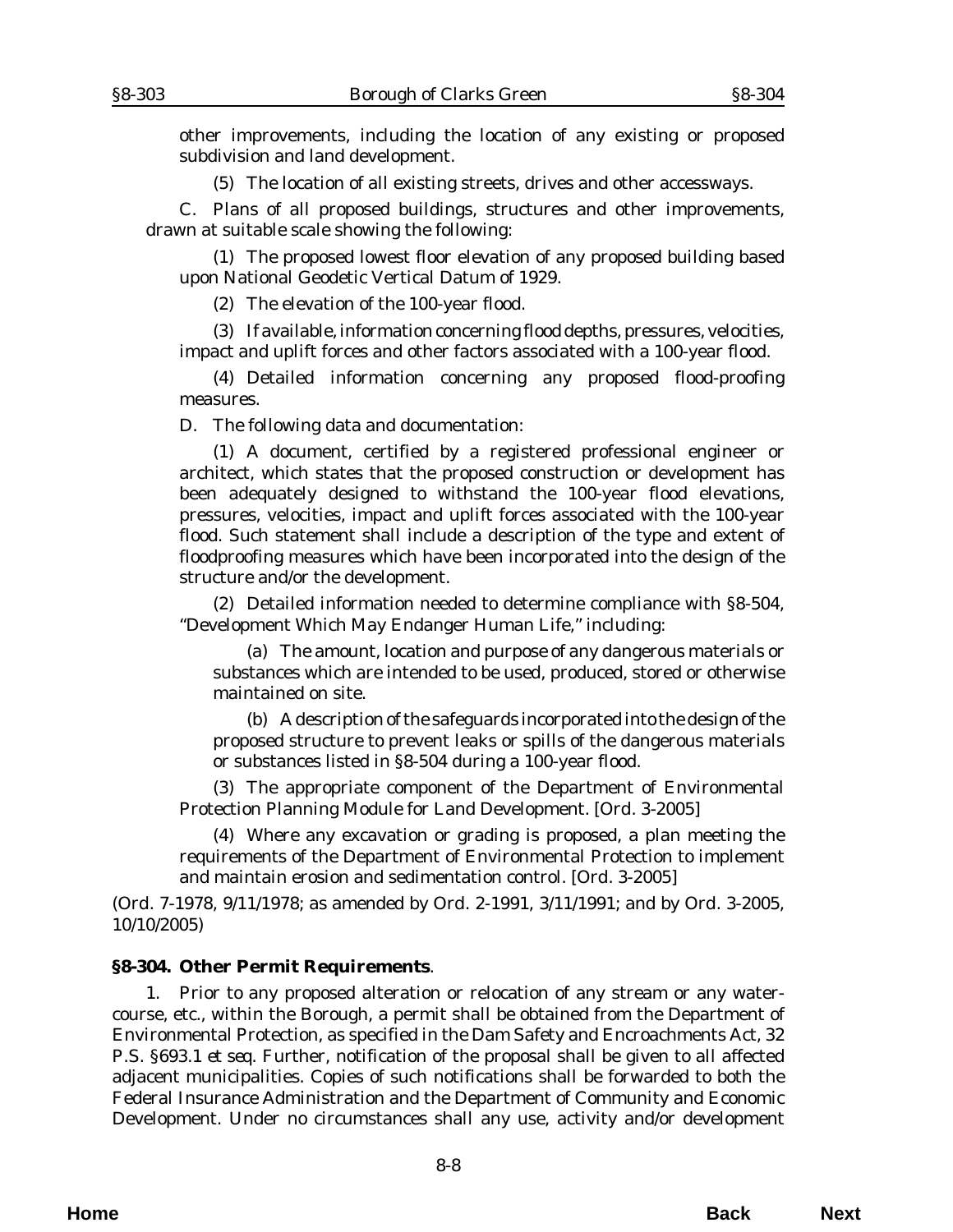<span id="page-8-0"></span>adversely affect the capacity of the channels or floodways of any watercourse, drainage ditch or any other drainage facility or system. [*Ord. 3-2005*]

2. Prior to the issuance of any building permit, the building official shall review the application for permit to determine if all other necessary governmental permits such as those required by State and Federal laws have been obtained, including those required by Act 537, the Pennsylvania Sewage Facilities Act, 35 P.S. §750.1 *et seq.* and the Federal Water Pollution Control Act Amendments of 1972, §404, 33 U.S.C. §1334. No permit shall be issued until this determination has been made.

(*Ord. 7-1978*, 9/11/1978; as amended by *Ord. 2-1991*, 3/11/1991; and by *Ord. 3-2005*, 10/10/2005)

#### **§8-305. Violations and Penalties.**

Any person who fails to comply with any or all of the requirements or provisions of this Chapter or who fails or refuses to comply with any notice, order or direction of the Building Inspector or any other authorized employee of the Borough upon conviction thereof, shall be sentenced to pay a fine of not more than \$1,000 plus costs and, in default of payment of said fine and costs, to a term of imprisonment not to exceed 30 days. Each day that a violation of this Part continues shall constitute a separate offense. Each day during which any violation of this Chapter continues shall constitute a separate offense. In addition to the above penalties, all other actions are hereby reserved, including an action in equity for the proper enforcement of this Chapter. The imposition of a fine or penalty for any violation of or noncompliance with this Chapter shall not excuse the violation or noncompliance or permit it to continue; and all such persons shall be required to correct or remedy such violations and noncompliances within a reasonable time. Any structure or building constructed, reconstructed, enlarged, altered or relocated, in noncompliance with this Chapter may be declared by the Borough of Clarks Green to be a public nuisance and abatable as such.

(*Ord. 7-1978*, 9/11/1978; as amended by *Ord. 3-1989*, 10/9/1989, §67-9; and by *Ord. 3- 2005*, 10/10/2005)

8-9

**Home Back Next**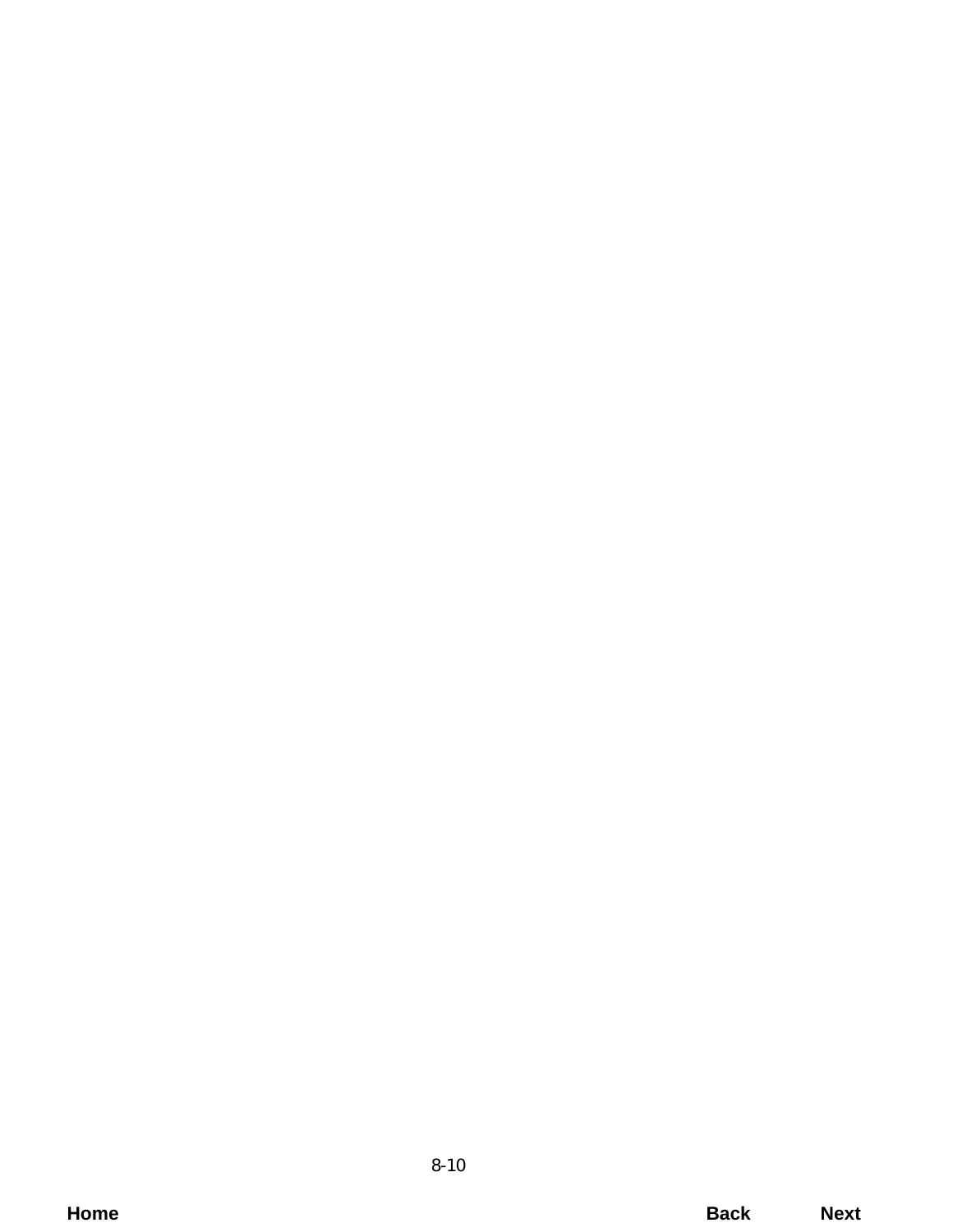## **Designation of Flood-Prone Areas**

### <span id="page-10-0"></span>**§8-401. Identification of Floodplain Areas**.

The identified floodplain area is any area of the Borough subject to inundation by a 100-year flood that is identified as a special flood hazard area on the Flood Hazard Boundary Map (FHBM) dated July 18, 1975, or the most recent revision thereto, or, after it becomes effective, the Flood Insurance Rate Map (FIRM) dated June 25, 1976, or the most recent revision thereto, as issued by the Federal Emergency Management Agency (FEMA).

(*Ord. 7-1978*, 9/11/1978; as amended by *Ord. 3-1987*, 3/9/1987)

## **§8-402. Determination of Regulatory Flood Elevation**.

1. For the purposes of this Chapter, the 100-year flood elevation shall be used as the basis for regulation. When available, information from other Federal, State and other acceptable sources shall be used to determine the 100-year elevation, as well as a floodway area, if possible. When no other information is available, the 100-year elevation shall be determined by using a point on the boundary of the identified floodplain area which is nearest the construction site in question.

2. In lieu of the above, the Borough may require the applicant to determine the elevation with hydrologic and hydraulic engineering techniques. Hydrologic and hydraulic analyses shall be undertaken only by professional engineers or others of demonstrated qualifications, who shall certify that the technical methods used correctly reflect currently accepted technical concepts. Studies, analyses, computations, etc., shall be submitted in sufficient detail to allow a thorough technical review by the Borough.

(*Ord. 7-1978*, 9/11/1978; as amended by *Ord. 2-1991*, 3/11/1991)

## **§8-403. Changes in Designation of Area**.

The delineation of any of the identified flood-prone area(s) may be revised by the Borough Council of the Borough of Clarks Green where natural or man-made changes have occurred and/or more detailed studies conducted or undertaken by the United States Army Corps of Engineers, river basin commission or other qualified agency or individual documents the notification for such changes. However, prior to any such change, approval must be obtained from the Federal Insurance Administration (FIA). (*Ord. 7-1978*, 9/11/1978)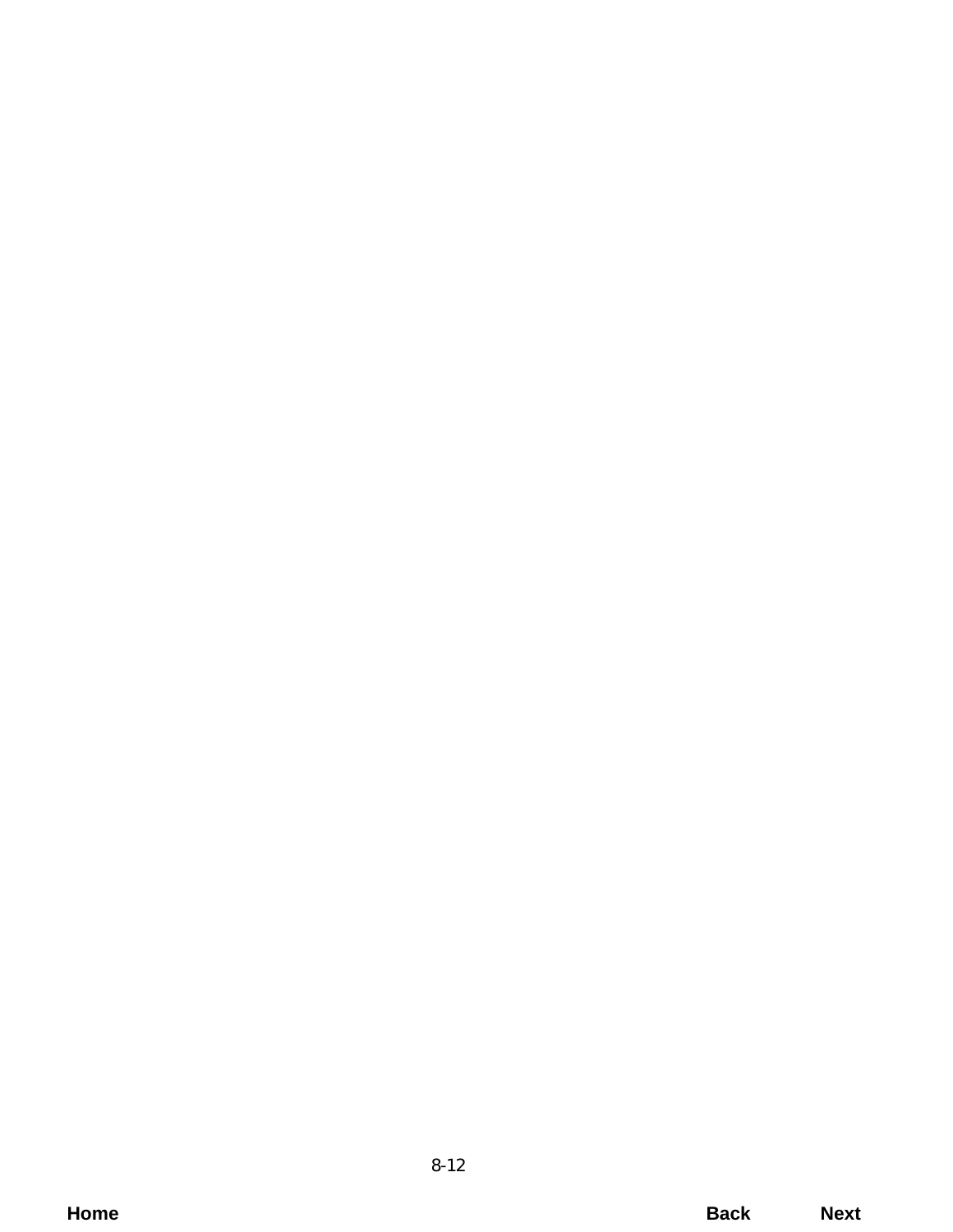## **Development Regulations**

### <span id="page-12-0"></span>**§8-501. Compliance With Other Requirements; Elevation Requirements**.

1. In the identified floodplain area, the development and/or use of any land shall be permitted, provided that the development and/or use complies with the restrictions and requirements of this and all other applicable codes and ordinances in force in the Borough.

2. Within any identified floodplain area, no new construction or development shall be located within the area measured 50 feet landward from the top-of-bank of any watercourse, unless a permit is obtained from the Department of Environmental Protection. [*Ord. 3-2005*]

#### 3. *Elevation*.

A. Within any identified floodplain area, the elevation of the lowest floor (including basement) of any new or substantially improved residential structure shall be 1½ feet above the 100-year flood elevation.

B. Within any identified floodplain area, the elevation of the lowest floor (including basement) of any new or substantially improved nonresidential structure shall be  $1\frac{1}{2}$  feet or more above the 100-year flood elevation or be floodproofed up to that height.

C. Any nonresidential structure or part thereof having a lowest floor (including basement) which is not elevated to at least 1½ feet above the 100-year flood elevation shall be floodproofed in a completely or essentially dry manner in accordance with the W1 or W2 space classification standards contained in the publication entitled "Flood-Proofing Regulations," published by the United States Army Corps of Engineers (June 1972), or with some other equivalent standard. All plans and specifications for such flood-proofing shall be accompanied by a statement certified by a registered professional engineer or architect which states that the proposed design and methods of construction are in conformance with the above-referenced standards.

4. Within any floodway area, no new construction or development shall be permitted that would cause any increase in the 100-year flood elevation.

5. Enclosed areas below the lowest floor (including basement) are prohibited.

(*Ord. 7-1978*, 9/11/1978; as amended by *Ord. 2-1991*, 3/11/1991; and by *Ord. 3-2005*, 10/10/2005)

## **§8-502. Design and Construction Standards**.

The following minimum standards shall apply for all construction proposed to be undertaken within any identified flood-prone area:

A. *Fill*. If fill is used, it shall:

(1) Extend laterally at least 15 feet beyond the building line from all points.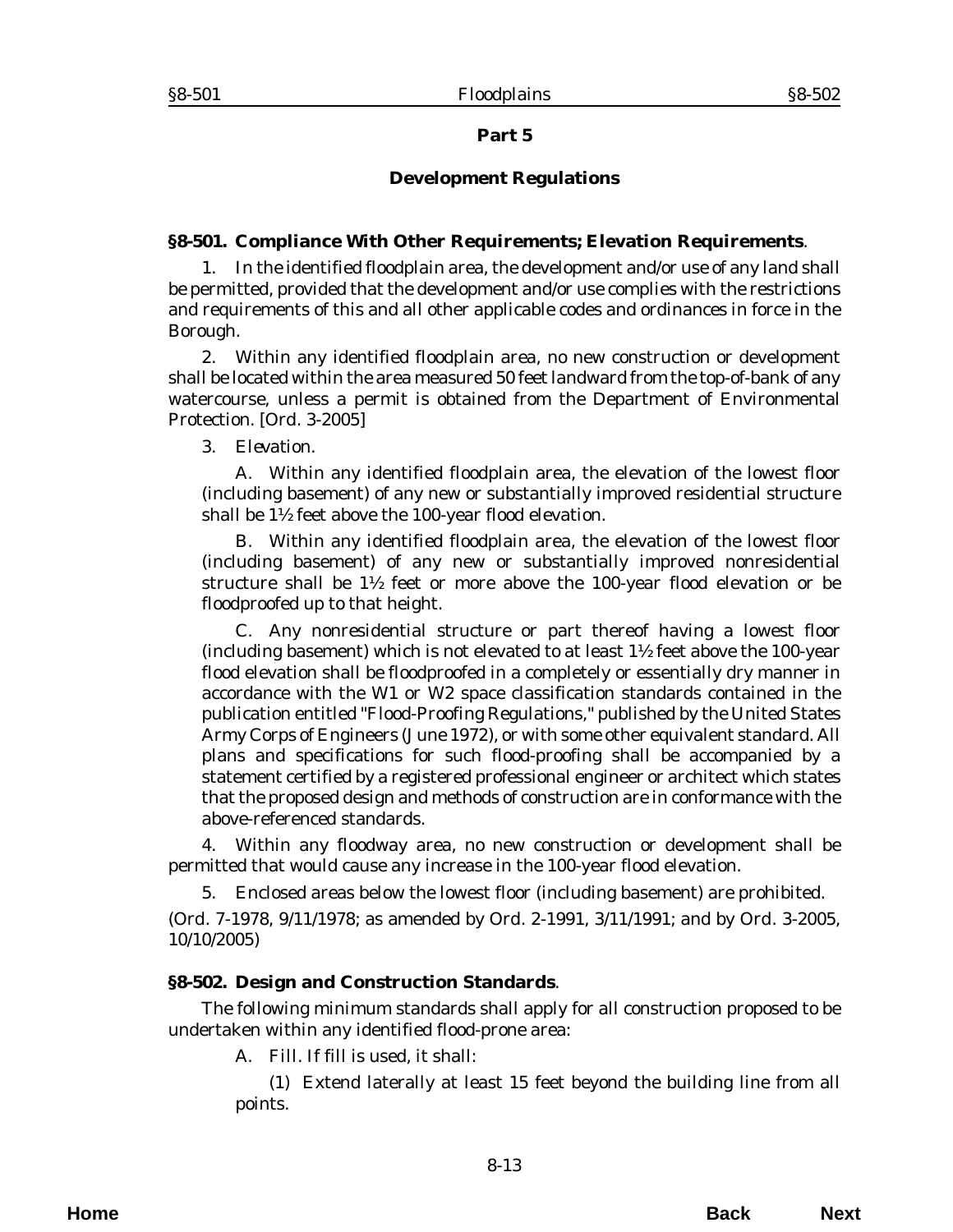(2) Consist of soil or small rock materials only. Sanitary landfills shall not be permitted.

(3) Be compacted to provide the necessary permeability and resistance to erosion, scouring or settling.

(4) Be no steeper than one vertical to two horizontal, unless substantiated data justifying steeper slopes are submitted to and approved by the Borough Building Inspector.

(5) Be used to the extent to which it does not adversely affect adjacent properties.

B. Placement of buildings and structures. All buildings and structures shall be designed, located and constructed, so as to offer the minimum obstruction to the flow of water and shall be designed to have a minimum effect upon the flow and height of floodwaters.

C. *Anchoring*.

(1) All buildings and structures shall be firmly anchored in accordance with accepted engineering practices to prevent flotation, collapse or lateral movement.

(2) All air ducts, large pipes and storage tanks and other similar objects or components located at or below the regulatory flood elevation shall be firmly anchored or affixed to prevent flotation.

D. *Floors, Walls and Ceilings*. Where located at or below the regulatory flood elevation:

(1) Wood flooring shall be installed to accommodate a lateral expansion of the flooring, perpendicular to the flooring grain without incurring structural damage to the building.

(2) Plywood shall be of a marine or water-resistant variety.

(3) Walls and ceilings at or below the regulatory flood elevation shall be designed and constructed of materials that are water resistant and will withstand inundation.

(4) Windows, doors and other components at or below the regulatory flood elevation shall be made of metal or other water-resistant material.

E. *Electrical systems and components*.

(1) Electric water heaters, furnaces, air-conditioning and ventilating systems and other electrical equipment or apparatus shall not be located below the regulatory flood elevation, and other electrical equipment or apparatus shall be permitted only at elevations above the regulatory flood elevation.

(2) Electrical distribution panels shall be at least 3 feet above the level of the 100-year flood elevation.

(3) Separate electrical circuits shall serve lower levels and shall be dropped from above.

F. *Plumbing*.

(1) Water heaters, furnaces and other mechanical equipment or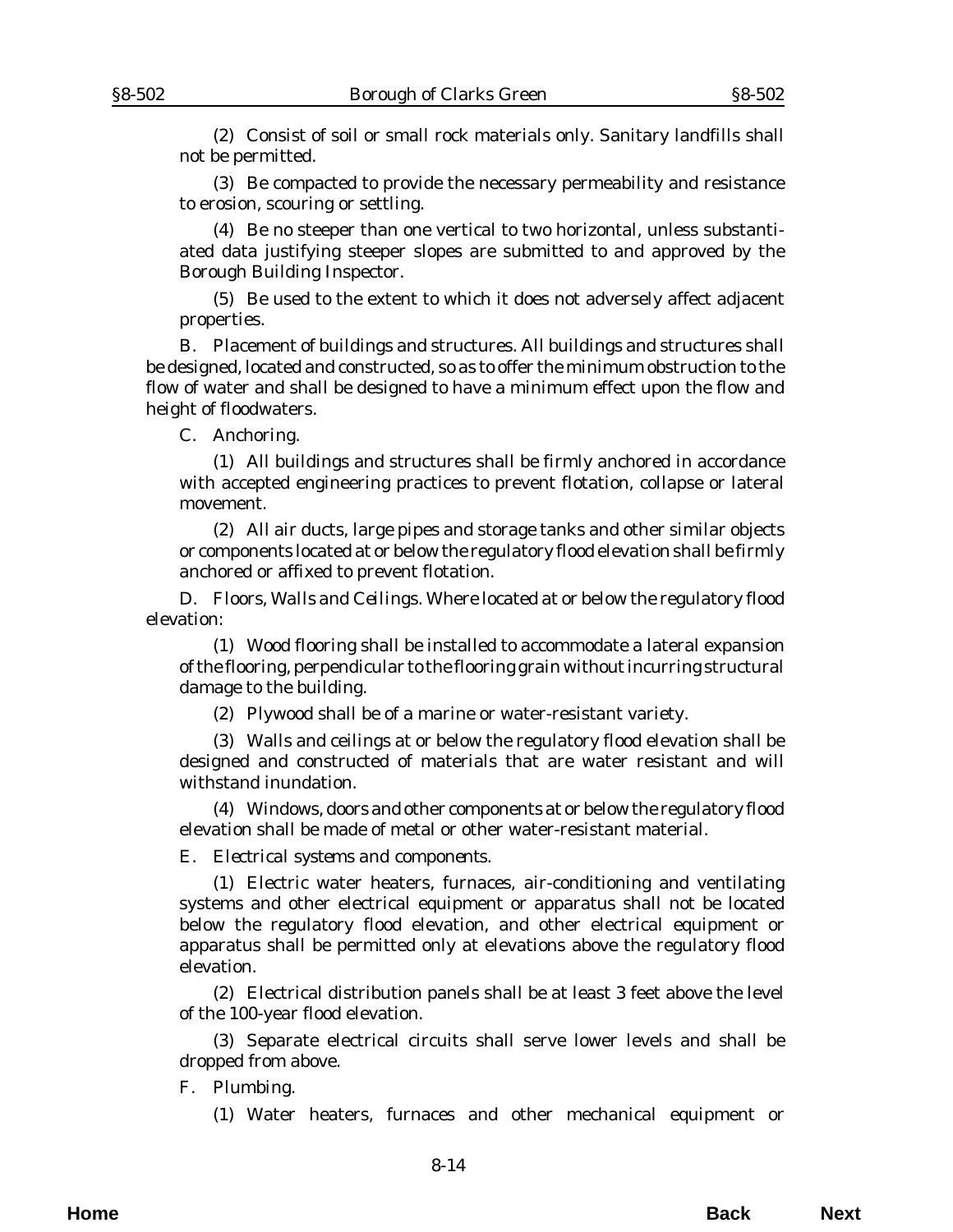<span id="page-14-0"></span>apparatus shall not be located below the regulatory flood elevation.

(2) No part of any on-site sewage disposal systems shall be located within any identified flood-prone area(s).

(3) Water supply systems and sanitary sewage systems shall be designed to prevent the infiltration of floodwaters into the system and discharges from the system into flood-waters.

(4) All gas and oil supply systems shall be designed to prevent the infiltration of floodwaters into the system and discharges from the system into floodwaters. Additional provisions shall be made for the drainage of these systems in the event that floodwater infiltration occurs.

G. *Paints and Adhesives*. When used at or below the regulatory flood elevation:

(1) Paints or other finishes shall be of a marine or water-resistant quality.

(2) Adhesives shall be of a marine or water-resistant quality.

(3) All wooden components (doors, trim, cabinets, etc.) shall be finished with a marine or water-resistant paint or other finishing material.

H. *Storage*. No materials that are bouyant, flammable, explosive or, in times of flooding, could be injurious to human, animal or plant life shall be stored below the regulatory flood elevation.

I. *Drainage Facilities*. Storm drainage facilities shall be designed to convey the flow of surface waters without damage to persons or property. The system shall ensure drainage at all points along streets and provide positive drainage away from buildings. The system shall also be designed to prevent the discharge of excess runoff onto adjacent properties.

J. *Sanitary Sewer Facilities*. All new or replacement sanitary sewer facilities, and private package sewer treatment plants, including all pumping stations and collector systems, shall be designed to minimize or eliminate infiltration of floodwaters into the systems and discharges from the systems into the floodwaters. In addition, they should be located and constructed to minimize or eliminate flood damage and impairment.

K. *Water Facility.* All new or replacement water facilities shall be designed to minimize or eliminate infiltration of floodwaters into the system and be located and constructed to minimize or eliminate flood damages.

L. *Streets*. The finished elevation of proposed new streets shall be no more than 1 foot below the regulatory flood elevation.

M. *Utilities*. All utilities such as gas lines and electrical and telephone systems being placed in flood-prone areas should be located, elevated (where possible) and constructed to minimize the change or impairment during a flood.

(*Ord. 7-1978*, 9/11/1978)

## **§8-503. Special Requirements for Manufactured Homes**.

1. Where permitted within any identified floodplain area, all manufactured homes and additions thereto shall be: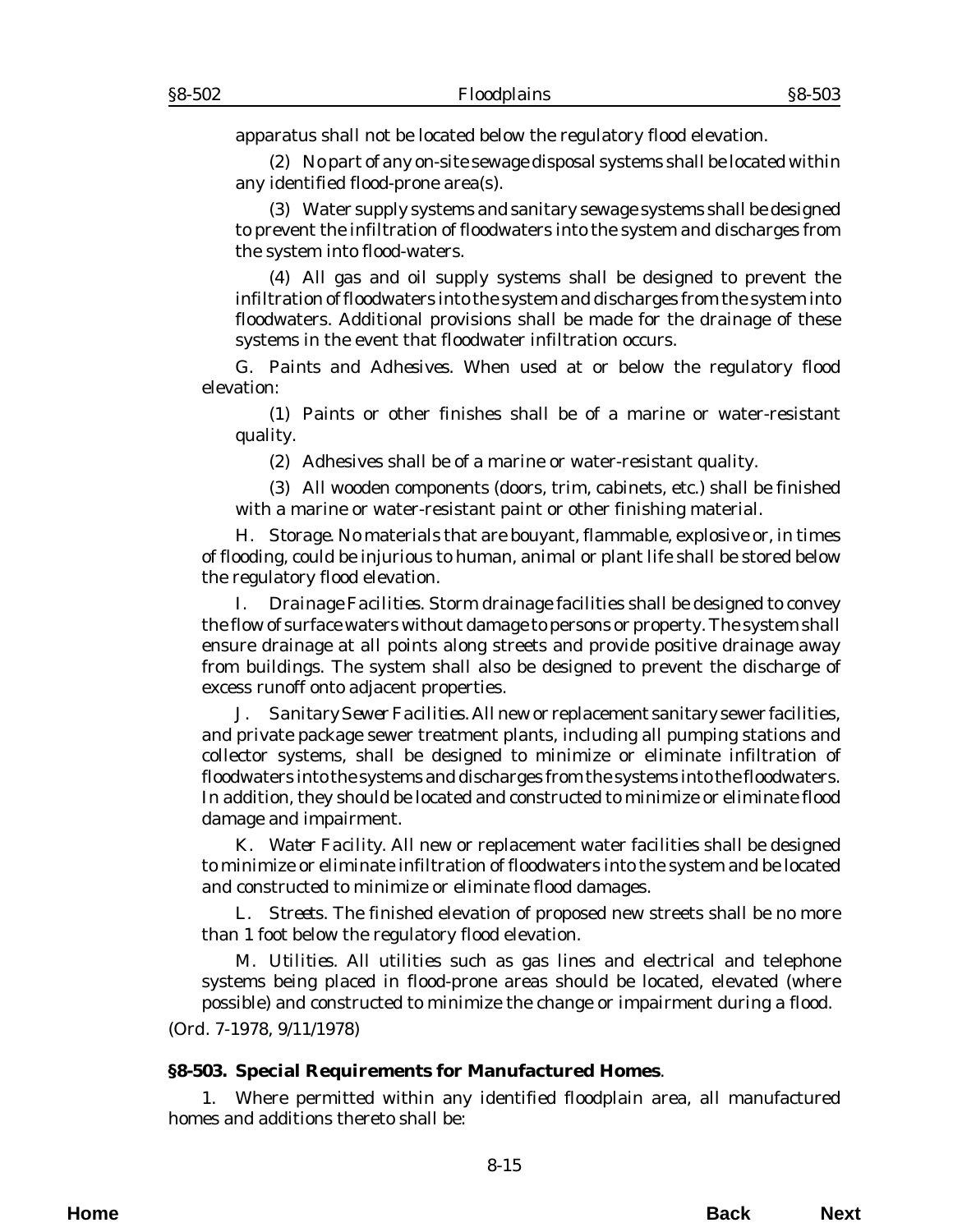A. Placed on a permanent foundation.

<span id="page-15-0"></span>B. Elevated so that the lowest floor of the manufactured home is  $1\frac{1}{2}$  feet or more above the elevation of the 100-year flood.

C. Anchored to resist flotation, collapse or lateral movement.

2. Within any identified floodway area, all manufactured homes and any addition thereto shall be prohibited.

(*Ord. 7-1978*, 9/11/1978; as amended by *Ord. 2-1991*, 3/11/1991)

## **§8-504. Development Which May Endanger Human Life.**

1. In accordance with the Pennsylvania Flood Plain Management Act, 32 P.S. §679.101 *et seq.*, and the regulations adopted by the Department of Community and Economic Development as required by the Act, any new or substantially improved structure which will be used for the production or storage of any of the following dangerous materials or substances; or will be used for any activity requiring the maintenance of a supply of more than 550 gallons, or other comparable volume, of any of the following dangerous materials or substances on the premises; or will involve the production, storage or use of any amount of radioactive substances shall be subject to the provisions of this Section, in addition to all other applicable provisions. The following list of materials and substances are considered dangerous to human life: [*Ord. 3-2005*]

- A. Acetone.
- B. Ammonia.
- C. Benzene.
- D. Calcium carbide.
- E. Carbon disulfide.
- F. Celluloid.
- G. Chlorine.
- H. Hydrochloric acid.
- I. Hydrocyanic acid.
- J. Magnesium.
- K. Nitric acid and oxides of nitrogen.
- L. Petroleum products (gasoline, fuel oil, etc.).
- M. Phosphorus.
- N. Potassium.
- O. Sodium.
- P. Sulphur and sulphur products.
- Q. Pesticides, including insecticides, fungicides and rodenticides.

R. Radioactive substances, insofar as such substances are not otherwise regulated.

2. Within any identified floodplain area, any new or substantially improved structure of the kind described in subsection .1 above shall be prohibited with the area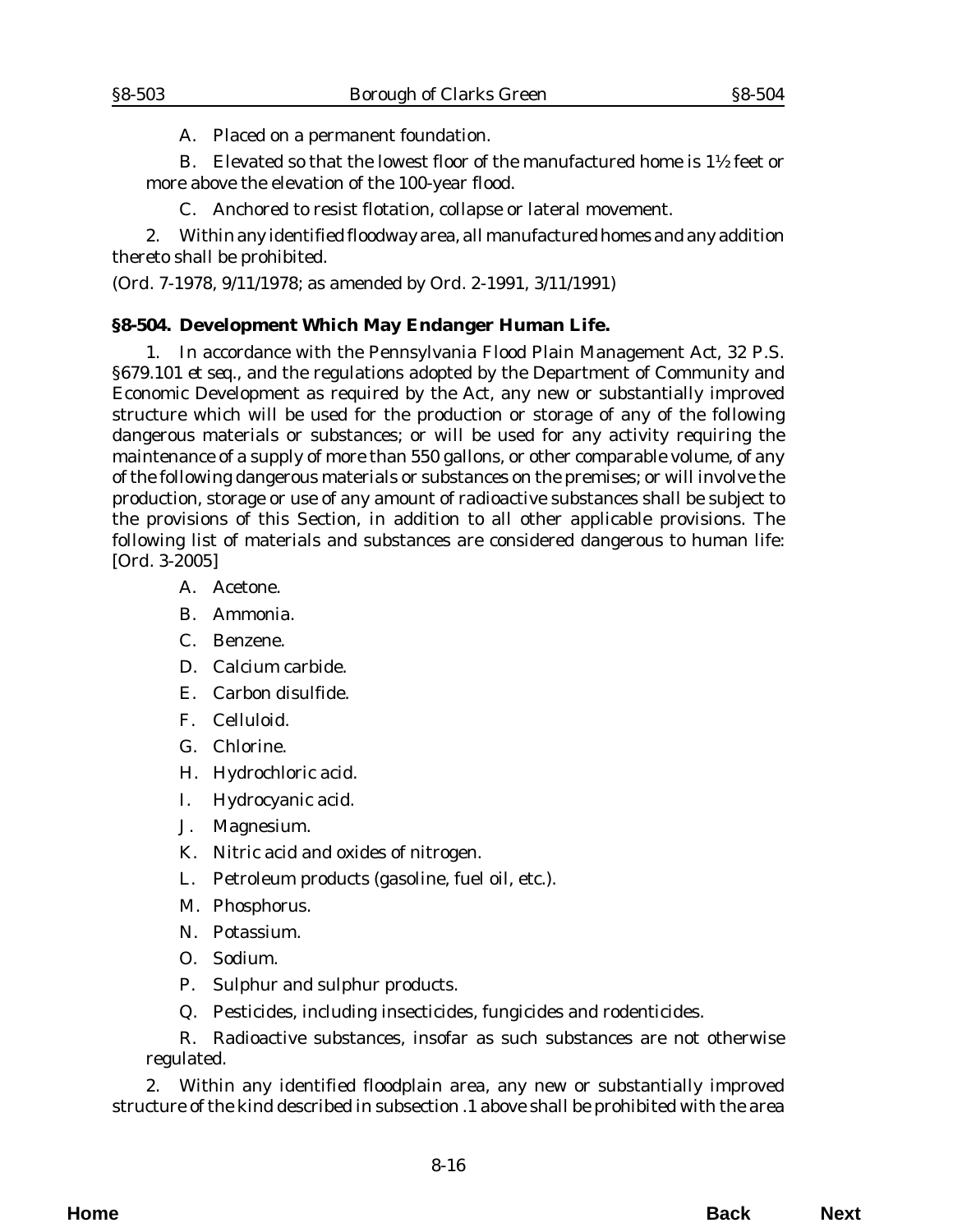measured 50 feet landward from the top of bank of any watercourse.

3. Where permitted within any identified floodplain, any new or substantially improved structure of the kind described in subsection .1 above shall be:

A. Elevated or designed and constructed to remain completely dry up to at least 1½ feet above the 100-year flood.

B. Designed to prevent pollution from the structure or activity during the course of a 100-year flood.

4. Any such structure, or part thereof, that will be built below the regulatory flood elevation shall be designed and constructed in accordance with the standards for completely dry floodproofing contained in the publication Flood-Proofing Regulations (United States Army Corps of Engineers, June 1972), or with some other equivalent watertight standard.

(*Ord. 7-1978*, 9/11/1978; as added by *Ord. 3-1987*, 3/9/1987; and as amended by *Ord. 3-2005*, 10/10/2005)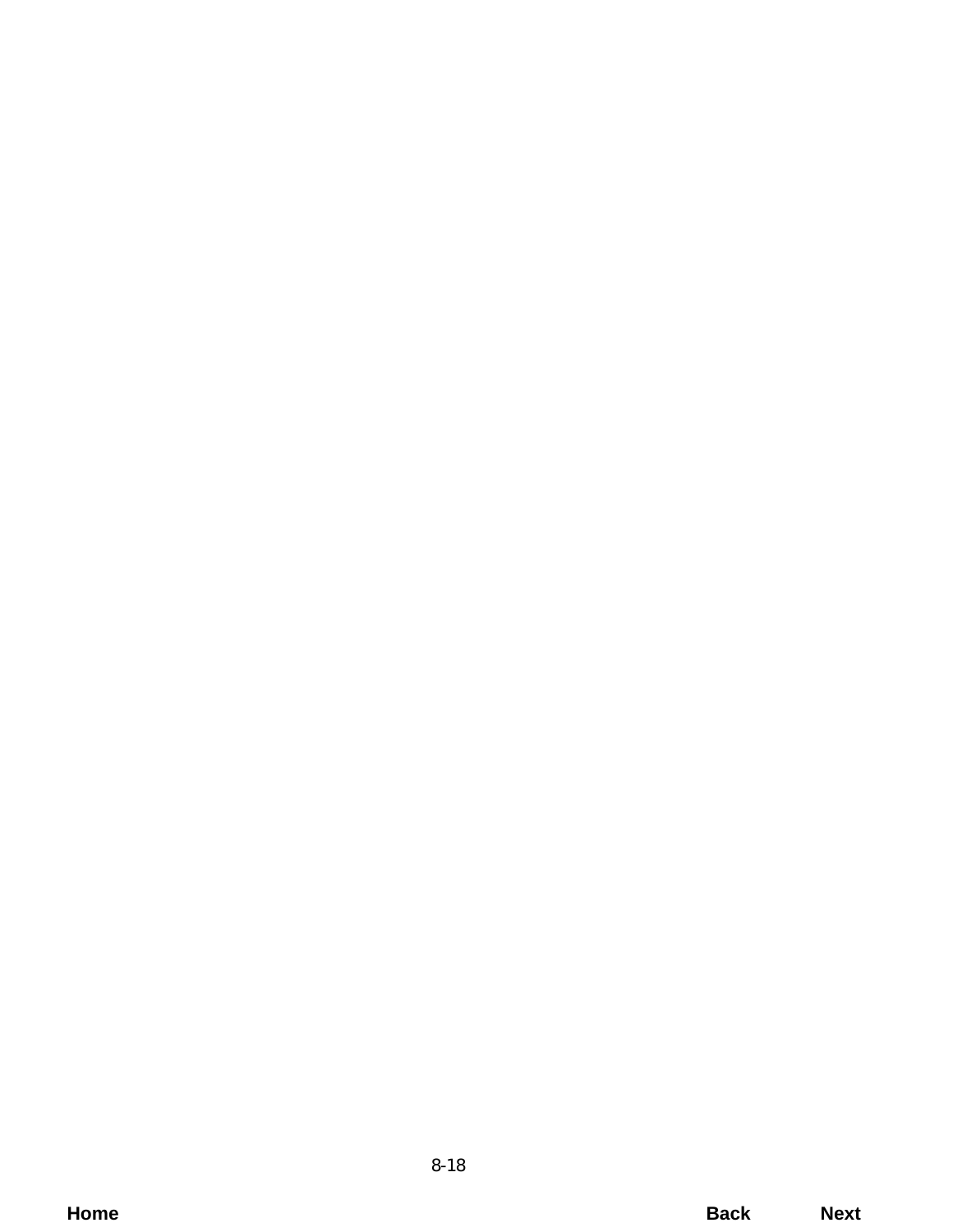#### **Special Permits**

#### <span id="page-18-0"></span>**§8-601. Activities Restricted in Floodplain Area**.

In accordance with the administrative regulations promulgated by the Department of Community and Economic Development to implement the Pennsylvania Flood Plain Management Act, 32 P.S. §679.101 *et seq.*, the following activities shall be prohibited within any identified floodplain area unless a special permit has been issued by the Borough. [*Ord. 3-2005*]

A. The commencement of any of the following activities, or the construction, enlargement or expansion of any structure used, or intended to be used, for any of the following activities:

- (1) Hospitals.
- (2) Nursing homes.
- (3) Jails or prisons.

B. The commencement of, or any construction of, a new mobile home park or mobile home subdivision, or substantial improvement to an existing mobile home park or mobile home subdivision.

(*Ord. 7-1978*, 9/11/1978; as amended by *Ord. 3-1987*, 3/9/1987; and by *Ord. 3-2005*, 10/10/2005)

#### **§8-602. Application Requirements**.

Applicants for special permits shall provide five copies of the following items:

A. A written request, including a completed building permit application form.

B. A small-scale map showing the vicinity in which the proposed site is located.

C. A plan of the entire site, clearly and legibly drawn at a scale of 1 inch being equal to 100 feet or less, showing the following:

(1) North arrow, scale and date.

(2) Topography based upon the National Geographic Vertical Datum of 1929, showing existing and proposed contours at intervals of 2 feet.

(3) All property and lot lines, including dimensions, and the size of the site expressed in acres or square feet.

(4) The location of all existing streets, drives, other accessways and parking areas, with information concerning widths, pavement types and construction and elevations.

(5) The location of any existing bodies of water or watercourses, buildings, structures and other public or private facilities, including railroad tracks and facilities, and any other natural and man-made features affecting, or affected by, the proposed activity or development.

(6) The location of the floodplain boundary line, information and spot

**Home Back Next**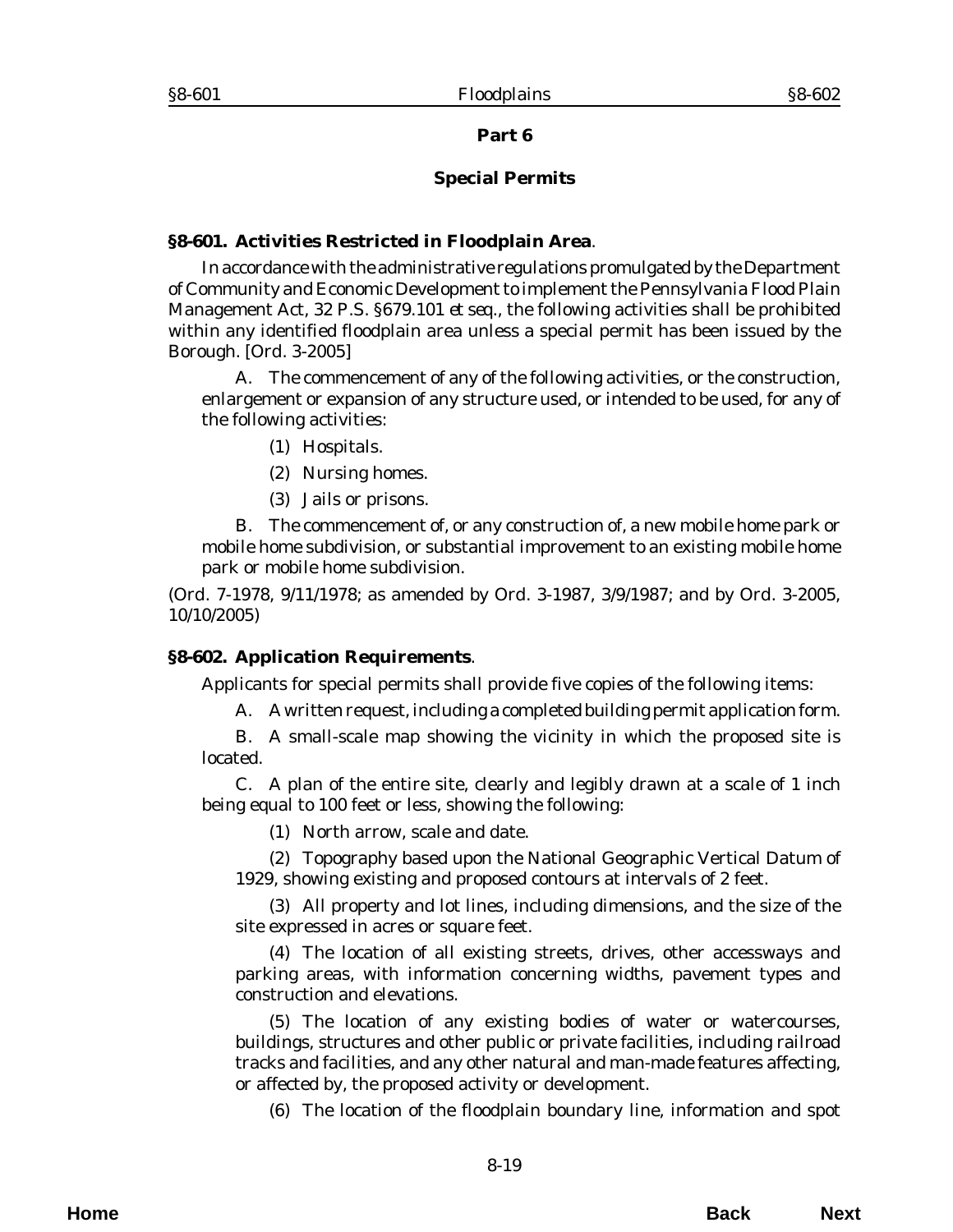elevations concerning the 100-year flood elevations, and information concerning the flow of water, including direction and velocities.

(7) The location of all proposed buildings, structures, utilities and any other improvements.

(8) Any other information which the Borough considers necessary for adequate review of the application.

D. Plans of all proposed buildings, structures and other improvements, clearly and legibly drawn at suitable scale showing the following:

(1) Sufficiently detailed architectural or engineering drawings, including floor plans, sections and exterior building elevations, as appropriate.

(2) For any proposed building, the elevation of the lowest floor, including basement, and, as required, the elevation of any other floor.

(3) Complete information concerning flood depths, pressures, velocities, impact and uplift forces and other factors associated with the 100-year flood.

(4) Detailed information concerning any proposed floodproofing measures.

(5) Cross-section drawings for all proposed streets, drives, other accessways and parking areas, showing all rights-of-way and pavement widths.

(6) Profile drawings for all proposed streets, drives and vehicular accessways, including existing and proposed grades.

(7) Plans and profiles of all proposed sanitary and storm sewer systems, water supply systems and any other utilities and facilities.

E. The following data and documentation:

(1) Certification from the applicant that the site upon which the activity or development is proposed is an existing separate and single parcel, owned by the applicant or the client he represents.

(2) Certification from a registered professional engineer, architect or landscape architect that the proposed construction has been adequately designed to protect against damage from the 100-year flood.

(3) A statement, certified by a registered professional engineer, architect, landscape architect or other qualified person which contains a complete and accurate description of the nature and extent of pollution that might possibly occur from the development during the course of a 100-year flood, including a statement concerning the effects such pollution may have on human life.

(4) A statement certified by a registered professional engineer, architect or landscape architect, which contains a complete and accurate description of the effects the proposed development will have on 100-year flood elevations and flows.

(5) A statement, certified by a registered professional engineer, architect or landscape architect, which contains a complete and accurate description of the kinds and amounts of any loose buoyant materials or debris that may possibly exist or be located on the site below the 100-year flood elevation and the effects such materials and debris may have on 100-year flood elevations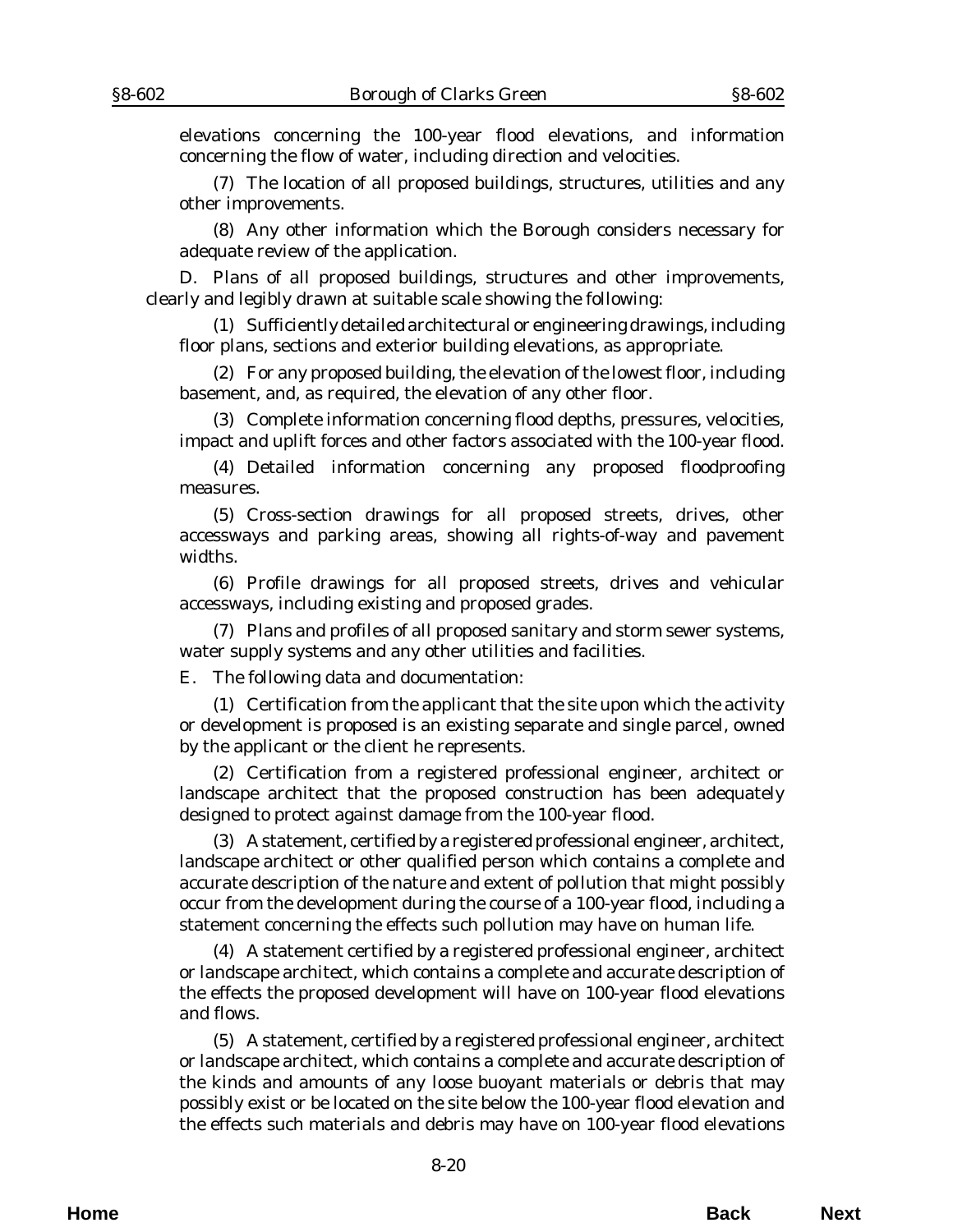<span id="page-20-0"></span>and flows.

(6) The appropriate component of the Department of Environmental Protection's planning module for land development. [*Ord. 3-2005*]

(7) Where any excavation or grading is proposed, a plan meeting the requirements of the Department of Environmental Protection to implement and maintain erosion and sedimentation control. [*Ord. 3-2005*]

(8) Any other applicable permits such as, but not limited to, a permit for any activity regulated by the Department of Environmental Protection under §302 of Act 1978-166, 32 P.S. §679.302. [*Ord. 3-2005*]

(9) An evacuation plan which fully explains the manner in which the site will be safely evacuated before or during the course of a 100-year flood.

(*Ord. 7-1978*, 9/11/1978; as amended by *Ord. 3-1987*, 3/19/1987; and by *Ord. 3-2005*, 10/10/2005)

## **§8-603. Application Review Procedures**.

Upon receipt of an application for a special permit by the Borough, the following procedures shall apply, in addition to those of Part 3:

A. Within 3 working days following receipt of the application, a complete copy of the application and all accompanying documentation shall be forwarded to the County Planning Commission by registered or certified mail for its review and recommendations. Copies of the application shall also be forwarded to the Borough Planning Commission and Borough Engineer for review and comment.

B. If an application is received that is incomplete, the Borough shall notify the applicant in writing, stating in which respect the application is deficient.

C. If the Borough decides to disapprove an application, it shall notify the applicant, in writing, of the reasons for the disapproval.

D. If the Borough approves an application, it shall file written notification, together with the application and all pertinent information, with the Department of Community and Economic Development, by registered or certified mail, within 5 working days after the date of approval. [*Ord. 3-2005*]

E. Before issuing the special permit, the Borough shall allow the Department of Community and Economic Development 30 days after receipt of the notification by the Department to review the application and decision made by the Borough. [*Ord. 3-2005*]

F. If the Borough does not receive any communication from the Department of Community and Economic Development during the 30-day review period, it may issue a special permit to the applicant. [*Ord. 3-2005*]

G. If the Department of Community and Economic Development should decide to disapprove an application, it shall notify the Borough and the applicant, in writing, of the reasons for the disapproval, and the Borough shall not issue the special permit. [*Ord. 3-2005*]

(*Ord. 7-1978*, 9/11/1978; as amended by *Ord. 3-1987*, 3/9/1987; and by *Ord. 3-2005*, 10/10/2005)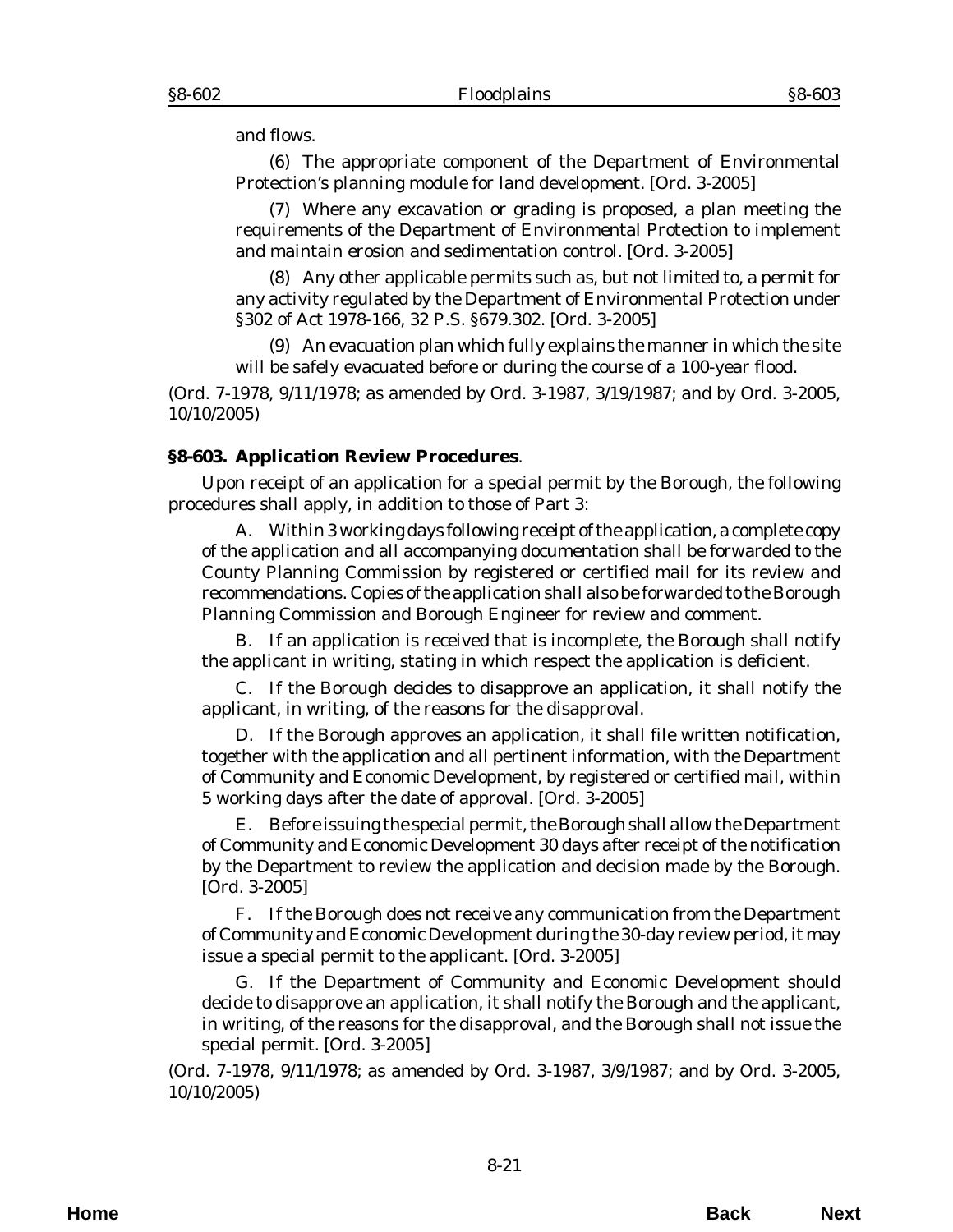#### <span id="page-21-0"></span>**§8-604. Special Technical Requirements**.

1. In addition to the requirements of Part 5 of this Chapter, the following minimum requirements shall also apply to any proposed development requiring a special permit. If there is any conflict between any of the following requirements and those in Part 5 of this Chapter or in any other code, ordinance or regulation, the most restrictive provision shall apply.

2. No application for a special permit shall be approved unless it can be determined that the structure or activity will be located, constructed and maintained in a manner which will:

A. Fully protect the health and safety of the general public and any occupants of the structure. At a minimum, all new structures shall be designed, located and constructed so that:

(1) The structure will survive inundation by waters of the 100-year flood without any lateral movement or damage to either the structure itself or to any of its equipment or contents below the 100-year flood elevation.

(2) The lowest floor elevation will be at least 1½ feet above the 100-year flood elevation.

(3) The occupants of the structure can remain inside for an indefinite period of time and be safely evacuated at any time during the 100-year flood.

B. Prevent any significant possibility of pollution, increased flood levels or flows, or debris endangering life and property.

3. All hydrologic and hydraulic analyses shall be undertaken only by professional engineers or others of demonstrated qualifications, who shall certify that the technical methods used correctly reflect currently accepted technical concepts. Studies, analyses, computations, etc., shall be submitted in sufficient detail to allow a thorough technical review by the Borough and the Department of Community and Economic Development. [*Ord. 3-2005*]

(*Ord. 7-1978*, 9/11/1978; as amended by *Ord. 3-1987*, 3/9/1987; and by *Ord. 3-2005*, 10/10/2005)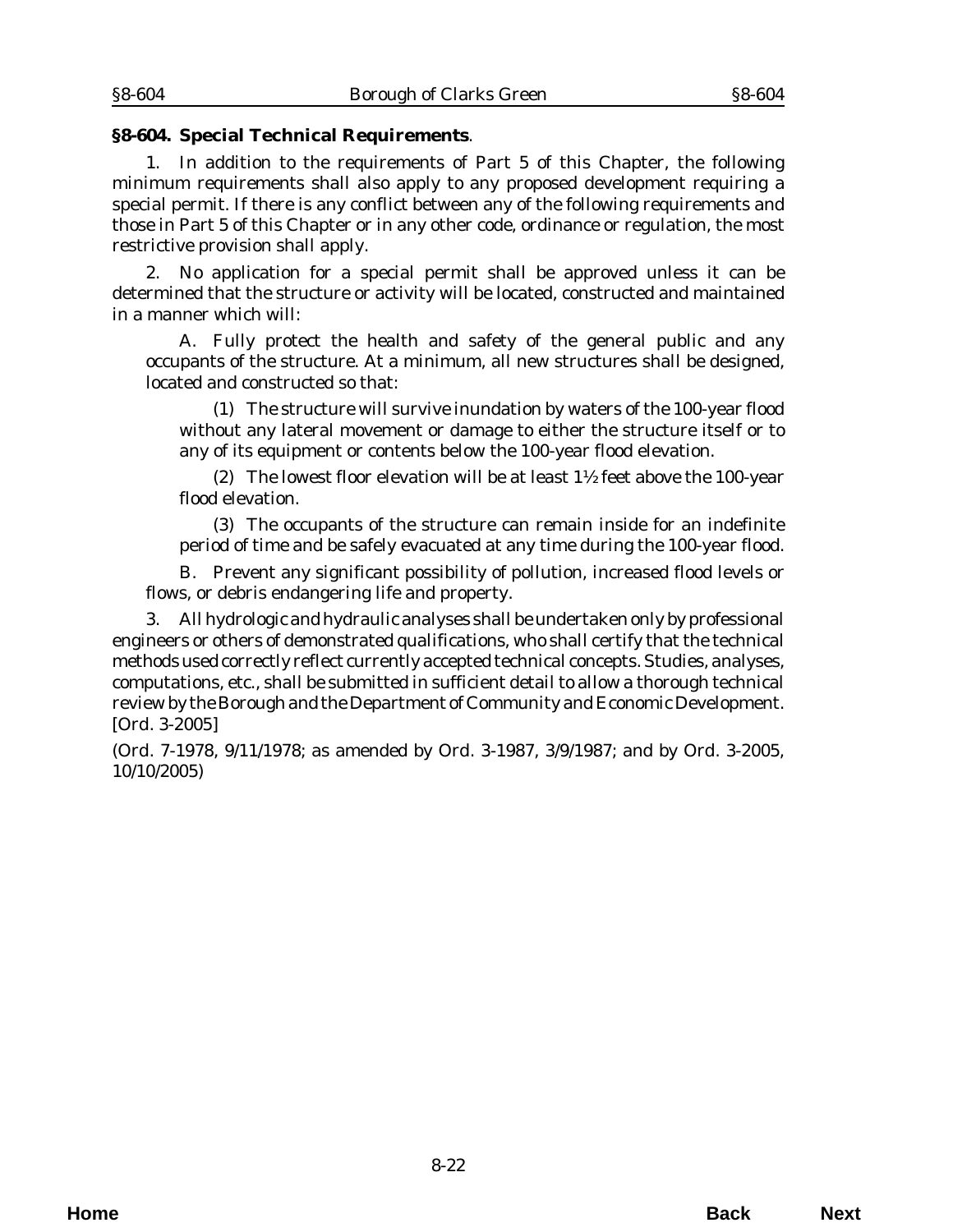### **Miscellaneous Provisions**

### <span id="page-22-0"></span>**§8-701. Existing Structures in Identified Flood-Prone Areas**.

Structures existing in any identified flood-prone area prior to the enactment of this Chapter, but which are not in compliance with these provisions, may continue to remain, subject to the following:

A. Any modification, alteration, reconstruction or improvement of any kind to an existing structure, to an extent or amount of less than 50% of its market value, shall be elevated and/or floodproofed to the greatest extent possible.

B. Any modification, alteration, reconstruction or improvement of any kind to an existing structure, to an extent or amount of 50% or more of its market value, shall be undertaken only in full compliance with the provisions of this Chapter.

C. No expansion or enlargement of an existing structure shall be allowed within any floodway area that would cause any increase in the elevation of the 100-year flood.

(*Ord. 7-1978*, 9/11/1978; as added by *Ord. 2-1991*, 3/11/1991)

#### **§8-702. Variances**.

1. If compliance with the elevation or floodproofing requirements of this Chapter would result in an exceptional hardship for a prospective builder, developer or landowner, the Borough may, upon request, grant relief from the strict application of the requirement.

2. Request for variances shall be considered by the Borough in accordance with the following procedures:

A. If granted, a variance shall involve only the latest modification necessary to provide relief.

B. In granting any variance, the Borough may attach whatever reasonable conditions and safeguards it considers necessary in order to protect the public health, safety and welfare and to achieve the objectives of this Chapter.

C. Whenever a variance is granted, the Borough shall notify the applicant in writing that:

(1) The granting of the variance may result in increased premium rates for flood insurance.

(2) Such variances may increase the risks to life and property.

D. In reviewing any request for a variance, the Borough shall consider, but not be limited to, the following:

(1) There is good and sufficient cause.

(2) Failure to grant the variance would result in exceptional hardship to the applicant.

(3) The granting of the variance would not result in an unacceptable or prohibited increase in flood heights, additional threats to public safety or